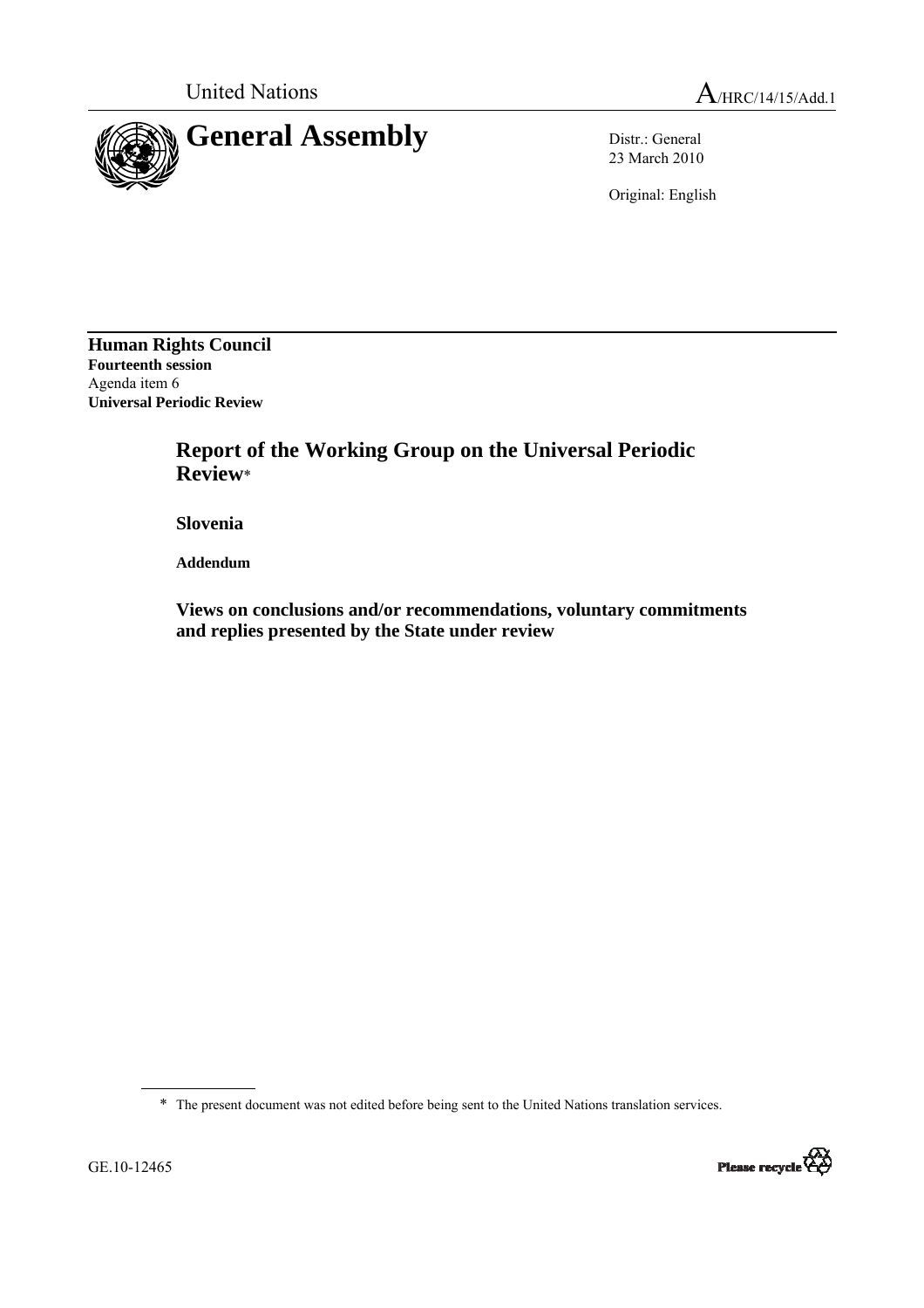## **Views on conclusions and/or recommendations presented by the State under review**

Slovenia welcomes the recommendations made during its Universal Periodic Review on 16 February 2010. After evaluating the recommendations, its answers are as follows:

- **1.** Slovenia cannot, at this point in time, make a definitive statement. Slovenia already guarantees most of the rights contained in the Convention to migrant workers and their family members on its labour market and shares the objectives of the Convention.
- **2.** Slovenia **accepts** the recommendation. The issue of ratifying the International Convention for the Protection of All Persons from Enforced Disappearance is under review in Slovenia, especially from the aspect of preliminary harmonisation of the internal legal order with the provisions of the Convention.
- **3**. The Slovenian Government **accepts** the recommendations on ratifying the 1993 Convention on the Prevention of Major Industrial Accidents (No. 174). The Act ratifying the latter entered into force on 23 December 2009. However, at this point in time, it cannot make a definitive statement regarding potential ratification of the 1962 ILO Equality of Treatment (Social Security) Convention (No. 118).
- **4.** Slovenia **accepts** the recommendation and will continue to implement international human rights standards, in particular with regard to persons with disabilities, migrants, asylum seekers, refugees, women and children, within its legal framework.
- **5., 6., 7., 8., 9.** The Slovenian Government **accepts** these recommendations. The draft Family Code adopted by the Government in December 2009 and submitted to the National Assembly for adoption equates, in all elements, same-sex civil partnership with other family unions. Marriage is in the draft Family Code defined as a partnership between two persons of the same or opposite sex.

 The draft Family Code prohibits corporal punishment of children and other forms of degrading treatment, and is binding on parents and other persons, state bodies, and public officials. The 2008 Domestic Violence Prevention Act classifies different forms of violence.

- **10.** Slovenia **accepts** the recommendation, which has already been implemented to a great extent. The institution of the Human Rights Ombudsman has been strengthened by legislation in 2006, granting additional monitoring powers, additional staff (specialised persons from non-governmental organisations), and financial resources.
- **11.** Slovenia **accepts** the recommendation and notes that recommended activities have already been implemented to a great extent or in full.
- **12.** Slovenia **accepts** the recommendation and notes that it has already acted accordingly. The Slovenian Government has adopted a number of programmes and action plans, as well as legislative provisions in the field of children's rights. A call centre has also been set up for the anonymous reporting of illegal internet content.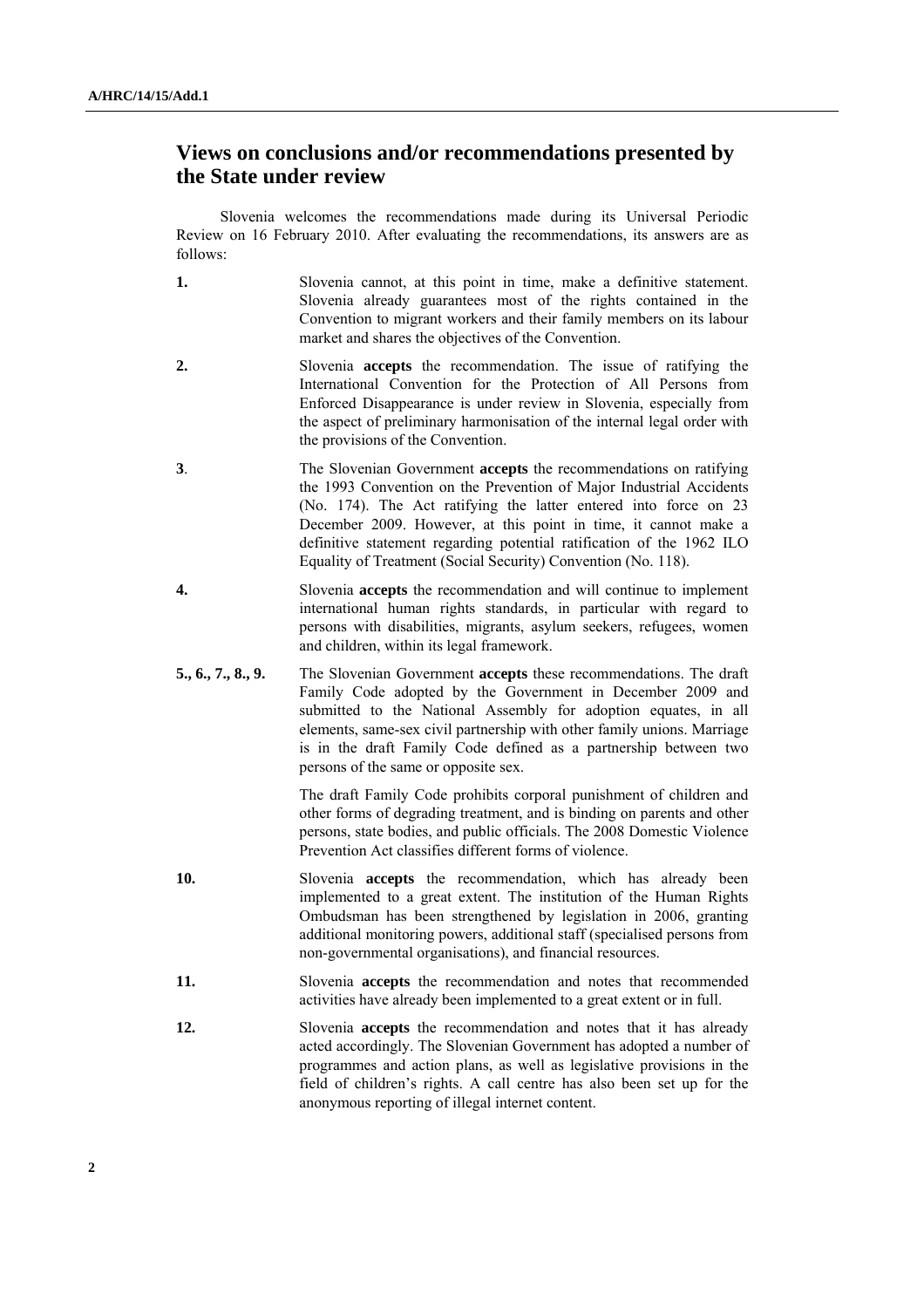| 13. | Slovenia <b>accepts</b> the recommendation and has already implemented it. |
|-----|----------------------------------------------------------------------------|
|     | The first Programme for Children and Youth 2006–2016 was adopted           |
|     | in 2006 and the implementation of the Programme has been set out in        |
|     | the Action Plan for $2009-2010$ .                                          |

- **14.** Slovenia **accepts** the recommendation. Further activities in this area are envisaged in the Action Plan for the implementation of the National Programme for Equal Opportunities for Women and Men 2005–2013.
- **15.** Slovenia **agrees** with the importance of the 1995 Programme of Measures for Assisting the Roma and the positive actions for a better integration of Roma community members into society. Slovenia also notes the adoption of the new, integrated National Programme of Measures for the Roma for the Period 2010–2015 on 11 March this year. This document contains measures for the key areas in which Roma still face discrimination, or in which specific positive measures are needed, such as education and schooling, health care, employment, living conditions, culture, and the fight against discrimination. Each measure of the programme has its own implementation timeline, and a special government body has already been established to monitor the implementation. Monitoring is scheduled to take place once a year.
- **16.** Slovenia **accepts** the recommendation and notes that the new Action Plan for 2010–2011 has retained all activities in this area.
- **17.** Slovenia **accepts** the recommendation in the sense that it has already been implemented in general action plans for the prevention of trafficking in human beings and for the protection of children. It also notes that, according to statistical data contributed by NGOs, in 2008, 3 persons out of 68 victims of offences related to trafficking in human beings were minors.
- **18.** Slovenia **accepts** the recommendation and has already implemented it to a great extent.
- **19.** Slovenia **accepts** the recommendation.
- **20.** Slovenia **accepts** the recommendation.
- **21.** Slovenia **accepts** the recommendation and has always acted accordingly.
- **22.** Slovenia **accepts** the recommendation; it has already been implemented to a large extent.
- **23.** Slovenia **accepts** the recommendation and has already taken steps to ensure monitoring and assessment of the effectiveness of the adopted measures.
- **24.** Slovenia **accepts** the recommendation and notes that it has already designed and implemented various measures for the protection and promotion of the rights of women and children.
- **25.** Slovenia **accepts** the recommendation and will continue initiatives for the elimination of gender stereotypes and discriminatory attitudes.
- **26.** Slovenia **accepts** the recommendation. At the same time, it notes that it has always acted accordingly.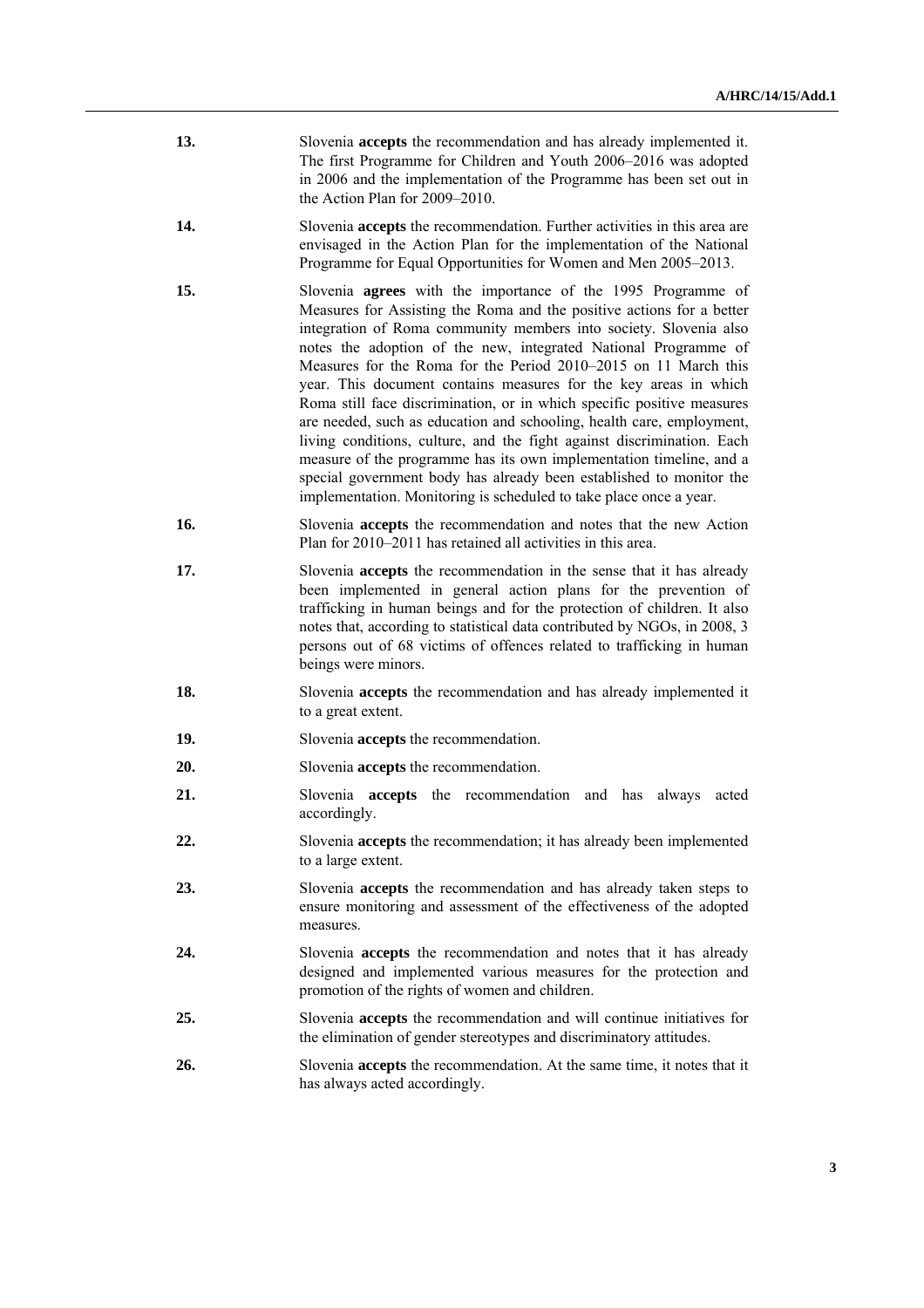- **27.** Slovenia **accepts** the recommendation; it has already been implemented to a large extent.
- **28.** Slovenia **accepts** the recommendation and has always acted accordingly.
- **29.** Slovenia **accepts** the recommendation and acts accordingly. When adopting measures in various fields of social life, special attention is devoted to elimination of discrimination against Roma, including in the National Programme of Measures for the Roma for the Period 2010– 2015.
- **30.** Slovenia **accepts** the recommendation on the understanding that this is not a serious and widespread problem. Slovenia views this recommendation as a general and permanent one in the field of human rights protection. Cases of ill treatment by law enforcement officers occur very rarely in Slovenia, where police exceeding their powers is not a systemic problem. Slovenia believes that this recommendation has already been implemented and will continue its efforts to adequately regulate this field.
- **31.** Slovenia **accepts** this recommendation. It is already being implemented through systematic education and training of police and training of members of the judiciary.

Efforts to achieve these objectives will continue.

**32.** Slovenia **accepts** the recommendation regarding the treatment of those responsible for domestic violence. Options for treatment are provided in partnership with NGOs.

> Slovenia also **accepts** recommendation on awareness-raising campaigns.

> Slovenia **cannot accept** the recommendation to promulgate a law on domestic violence due to the national system of criminal legislation. In Slovenia, criminal offences and sanctions are defined in the Criminal Code and in the Minor Offences Act.

- **33., 34., 35.** Slovenia **accepts** these recommendations and has already implemented them to a great extent.
- **36.** Slovenia accepts the recommendation and has already implemented it to a great extent.
- **37.** Slovenia **accepts** this recommendation and is planning to gradually expand the network of crisis centres and shelters for women victims of violence, particularly in those parts of the country, where such services have not been available so far.
- **38.** Slovenia **accepts** the recommendation and will continue to place special emphasis to awareness-raising campaigns concerning violence against women and domestic violence.
- **39.** Slovenia **accepts** this recommendation and already acts accordingly.
- **40., 41., 42.,** Slovenia **accepts** these recommendations and already acts accordingly. **43., 44.**
- **45.** Slovenia **accepts** this recommendation and already acts accordingly.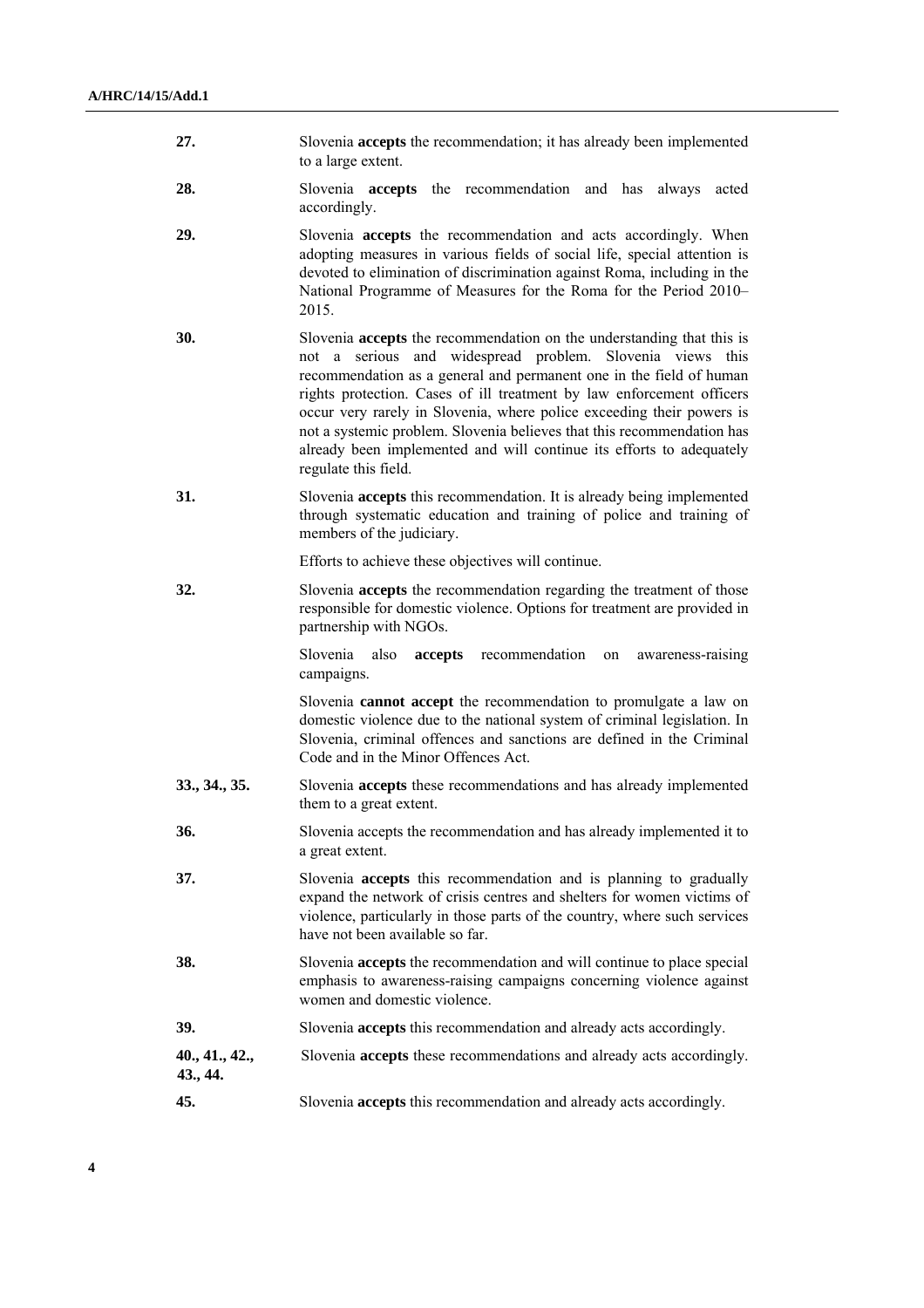- **46.** Slovenia **accepts** the recommendation.
- **47.** Slovenia **accepts** the recommendation and notes that it has been already implemented to a great extent.
- **48.** Slovenia **accepts** the recommendation and notes that current border control mechanisms are adequate. Police officers have been trained to recognise trafficking in human beings through appropriate "train the trainers" programmes.
- **49.** Slovenia **accepts** the recommendation.
- **50., 51., 52.** Slovenia **accepts** these recommendations and notes that they have already been implemented to a great extent by the new Criminal Code adopted in 2008. The Criminal Code may be additionally amended by legislative action in this area at the end of 2010.
- **53.** Slovenia **accepts** the recommendation and has already implemented it in action plans against trafficking in human beings, as well as through other projects.
- **54., 55., 56., 57.** Slovenia **accepts** these recommendations. The reform process for improving efficiency in the judicial system is underway. Slovenia continues to introduce several projects to abolish court backlogs. Changes in judicial and procedural legislation are being adopted, are under discussion or are already being implemented.
- **58.** Slovenia **accepts** the recommendation regarding free legal aid and notes that it already acts accordingly.

 Slovenia **cannot accept** the recommendation on specialised family courts. Slovenia aims to gradually and systematically strengthen the existing family departments at district courts and facilitate the creation of new ones, if the need for such departments is independently established by the judiciary. The introduction of new courts with sole jurisdiction over family relations/children could cause new court backlogs or lengthy trials.

- **59., 60.** Slovenia **accepts** these recommendations as freedom of religion is one of its constitutional principles and it has, and always will, strive for its full implementation. The relevant law is under constitutional review and the Slovenian Government is in the process of drafting amendments**.**
- **61.** Slovenia **accepts** this recommendation; it has already been implemented in the Criminal Code, and in the Implementation of the Principle of Equal Treatment Act.
- **62.** Slovenia **accepts** this recommendation and notes that there are no formal restrictions, especially in the light of the 2007 Religious Freedom Act.
- **63.** The Slovenian Government **accepts** this recommendation; it already acts accordingly. At the same time, it notes with respect to the Deputies of the National Assembly (Members of Parliament) that speech which may be interpreted in this way, if arising from the Deputies within the proceedings of the National Assembly, should be considered, by virtue of Article 83 of the Constitution of the Republic of Slovenia, as an issue of parliamentary autonomy and parliamentary immunity/privilege. Any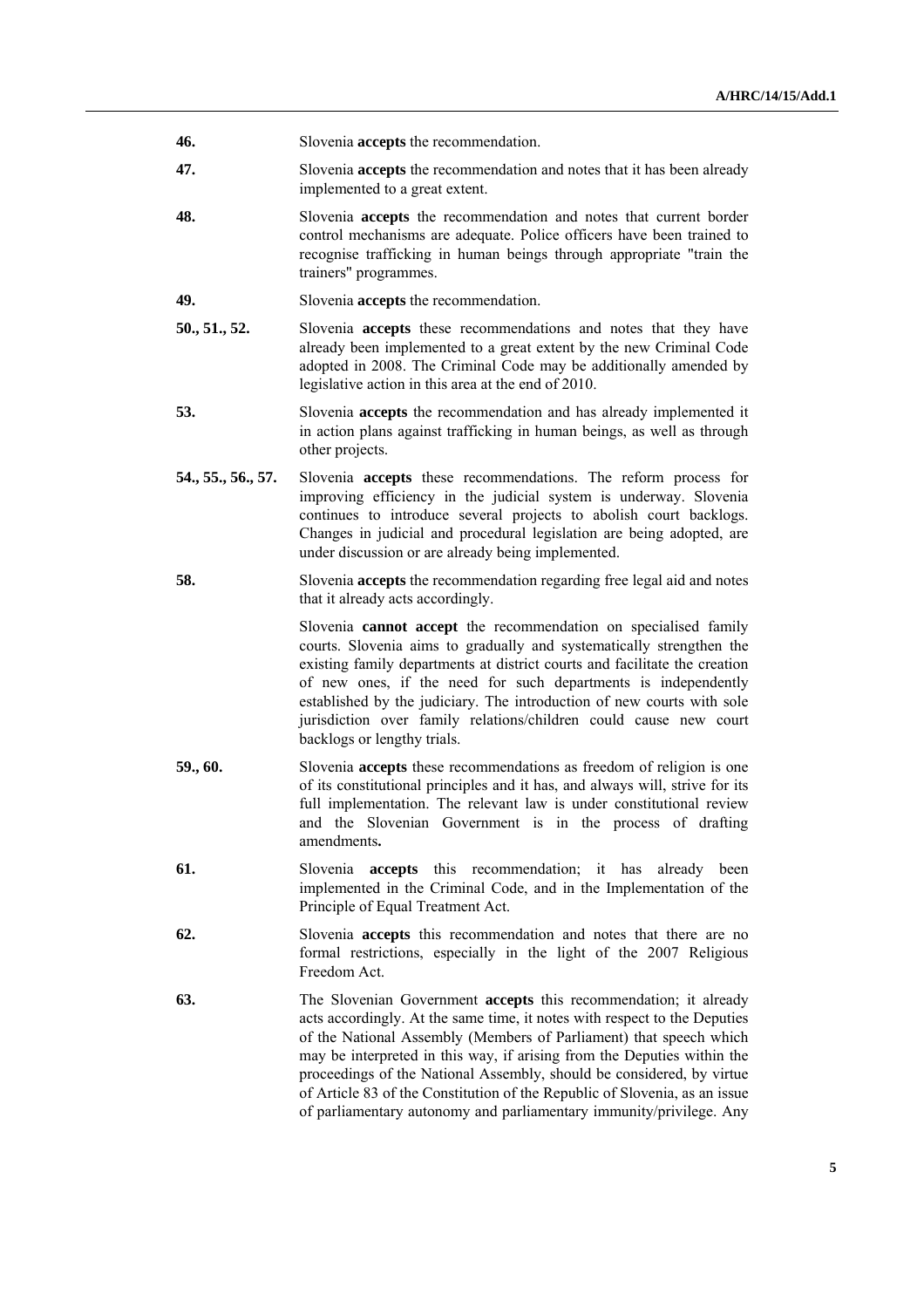regulation in this sphere is within the exclusive jurisdiction of the National Assembly.

- **64.** Slovenia **accepts** the recommendation.
- **65., 66., 67., 68.** Slovenia **accepts** these recommendations and notes that the Slovenian Government has already introduced several measures that guarantee equal participation of women and men in government committees, commissions and other public bodies. The Government is determined to continue its efforts to strengthen the position of women in decisionmaking. Further steps are envisaged by proposing amendments to the National Assembly Elections Act, introducing more binding measures for increasing the number of women in political decision-making.

 Equal remuneration between men and women is guaranteed by the Employment Relationships Act.

- **69., 70.** Slovenia accepts these recommendations and has already implemented them. Diverse measures have been taken to combat discrimination against women in employment. ILO recommendations on equal pay in public and private sectors are implemented through the Employment Relationships Act.
- **71.** Slovenia **accepts** the recommendation and has already designed and implemented various measures for the key areas in which Roma still face discrimination or in which specific positive measures are needed. It will continue with these activities.
- **72.** Slovenia **accepts** the recommendation and notes that it has already implemented it through the Employment Relationships Act.
- **73.** Slovenia **accepts** the recommendation and has already designed and implemented various measures to improve the living conditions of the Roma population. Providing appropriate housing to the Roma community and its members remains one of the state's priority tasks and, for this reason, appropriate measures have also been envisaged in the National Programme of Measures for the Roma for the Period 2010–2015.
- **74.** Slovenia **accepts** this recommendation and will take further steps to monitor the implementation and success of the clinical and publichealth measures already in place. At the same time, it has noted that maternal mortality rates already show a decreasing trend (from 15.1 maternal deaths per 100,000 live births in 2000–2002 to 9.4/100,000 live births in the 2003–2005 period; in absolute numbers – for the last period, 5 cases of early maternal deaths and 3 cases of late maternal deaths).
- **75.** Slovenia **accepts** the recommendation to pursue its national efforts to integrate human-rights education (HRE); HRE is already integrated into the Slovenian school system and training programmes, and Slovenia also plans to pursue this issue at the international level.
- **76.** Slovenia **accepts** the recommendation and has always acted accordingly.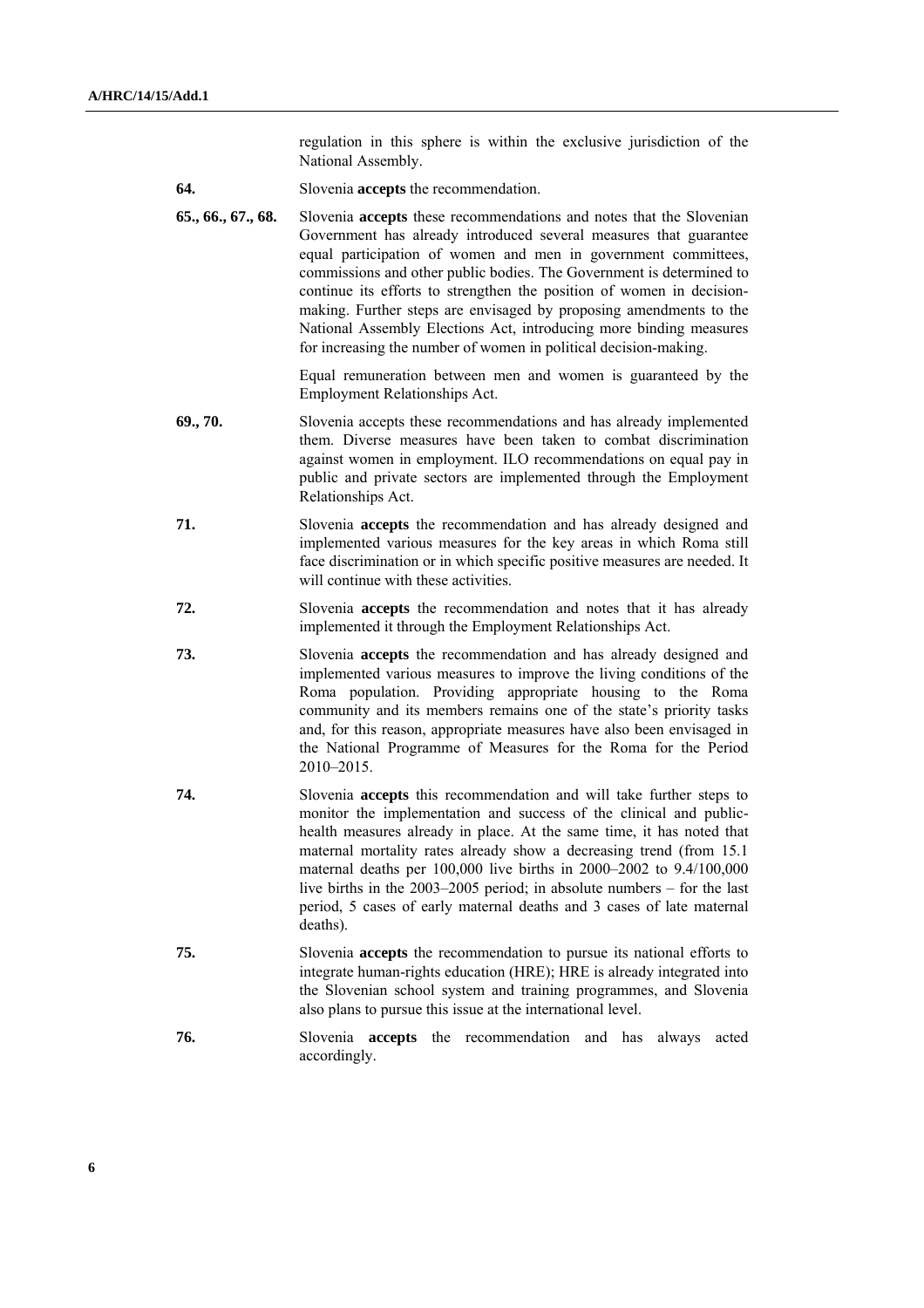- **77., 78., 79., 82.,** Slovenia **accepts** these recommendations and refers, in the light of the
- 

**83., 85., 86., 87.** decision by the Slovenian Constitutional Court in 2003, to the Act Amending the Act regulating the Legal Status of Citizens of Former Yugoslavia living in the Republic of Slovenia, which was developed by the Slovenian Government and presented to the National Assembly for adoption under a simplified procedure. The Act was dealt with by the National Assembly and adopted on 8 March 2010. The Act provides for a restoration of the residency status and registration of permanent residence with retroactive effect, under certain conditions, for all citizens of the former Yugoslavia, whose names were removed from the population register in 1992, allowing them to submit an application within three years of the date of adoption of the Act. Under the amended Act, permanent residence permits will also be made available to "erased persons" who do not live in Slovenia, if it is established during the procedure that they have been absent for well-founded reasons that do not terminate the actual residence requirement as defined by the Act.

> Compensation claims by persons whose permanent residence has been terminated ("erased persons") are dealt with by relevant Slovenian courts under the general principles of compensation legislation. Therefore the Government is not drafting any special measures regarding the matter.

- **80.** Slovenia accepts the recommendation.
- **81.** Slovenia accepts the recommendation.
- **84.** Slovenia **cannot accept** the recommendation for the following reasons:
	- The Citizenship of the Republic of Slovenia Act, which took effect on 25 June 1991, failed to introduce a basis for withdrawing citizenship of persons who, on 23 December 1990, had Yugoslav citizenship in addition to the citizenship of another republic of the former SFRY, but allowed these persons to obtain Slovenian citizenship under favourable terms. Under these favourable terms, Slovenian citizenship has been obtained by 171,136 persons (Article 40 of the Citizenship Act). All of these persons also retained their original citizenship.
	- The Act Amending the Citizenship of the Republic of Slovenia Act, which took effect on 29 November 2002, also introduced favourable terms for these persons, and 1,757 persons obtained Slovenian citizenship (Article 19č of the Citizenship Act). All of them also retained their original citizenship.
	- Citizenship of the Republic of Slovenia may be obtained by any alien who applies and fulfils cumulatively all the conditions in accordance with the Citizenship of the Republic of Slovenia Act; there are no more favourable conditions for the "erased".
- **88.** Slovenia does not accept this recommendation, as it is incomprehensible and contrary. Slovenia's responses to similar recommendations relating to the issue of the "erased" and the issue of ethnic groups are provided within the scope of the responses to other recommendations.